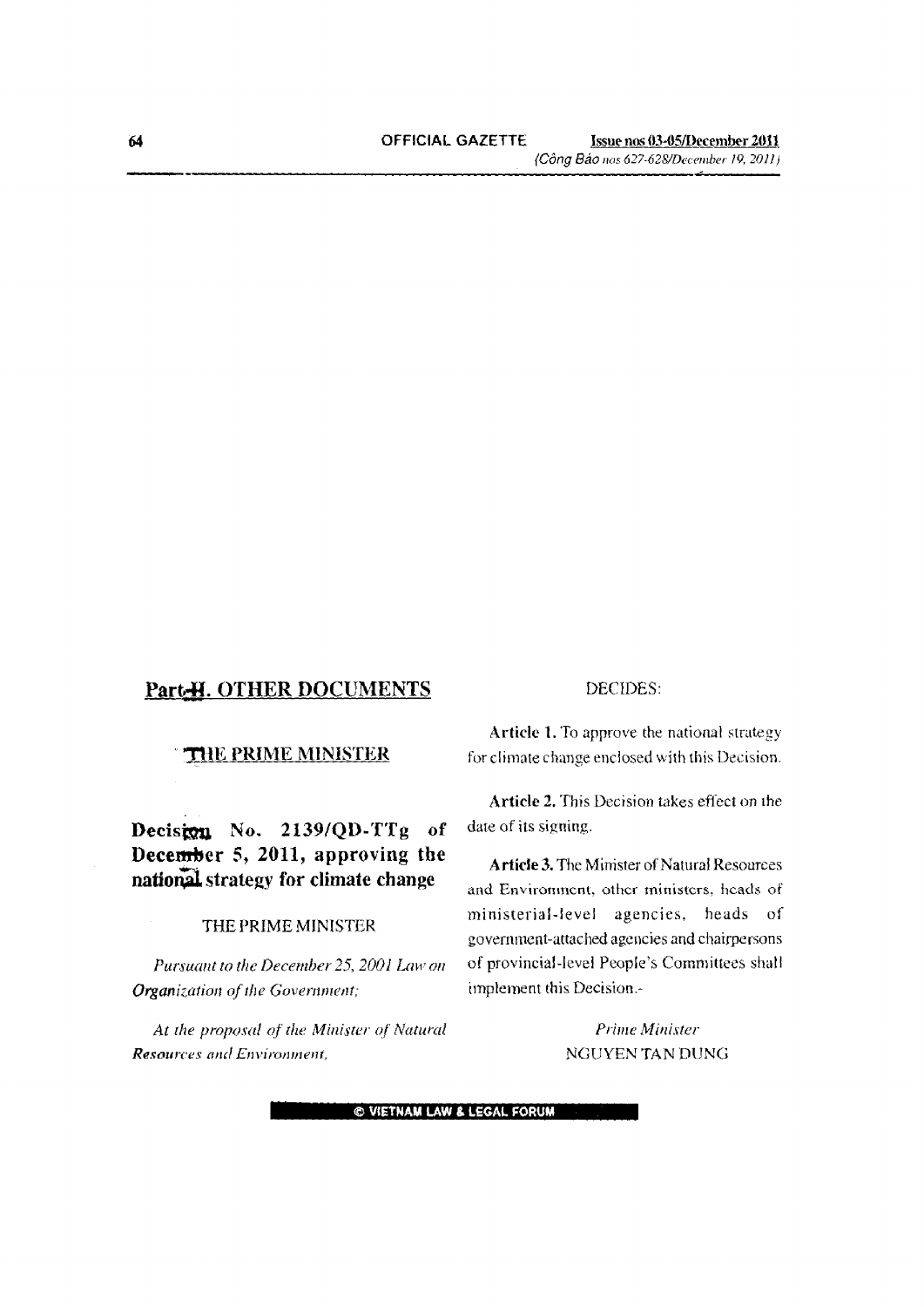## National strategy for climate change

(Promulgated together with the Prime Minister's Decision No. 2139/QD-TTg of December  $5, 2011$ 

# I. CLIMATE CHANGE - CHALLENGES **AND OPPORTUNITIES**

#### 1. Challenges

Climate change is one of the biggest challenges facing humankind. Climate change will seriously affect production, life and environment worldwide. Temperature rise and sea level rise may cause inundation and saltwater intrusion, which will harm agriculture and pose risks to industries and socio-economic systems in the future. Climate change has created and will create comprehensive and profound changes to global development processes and security, such as energy, water, food, society, employment, diplomacy, culture, economy and trade.

According to the Inter-governmental Panel on Climate Change (IPCC), increases in the global average temperature and sea level have been observed in the last 100 years, particularly in the past 25 years. In Victnam, the average temperature over the past 50 years has risen about  $0.5$ -0.7 $\degree$ C, and sea level has risen about 20 cm. El Niño and La Niña events have caused stronger and stronger effects. Climate change has truly made natural disasters, particularly typhoons, floods and droughts more severe.

Vietnam is assessed as one of the countries most affected by climate change, with the Mekong River delta being one of three most vulnerable deltas in the world, alongside the Nile (Egypt) and the Ganges (Bangladesh). Vietnam's climate change scenarios show that, by the end of the 21<sup>st</sup> century, the country's annual average temperature will rise about  $2-3$ <sup>o</sup>C; total annual rainfall and rainy season rainfall will increase. while the dry season rainfall will decrease; sea level will rise 75 cm to one meter compared to the 1980-1999 level. With one meter of sea level rise, about 40% of the Mekong Rivertielta, 11% of the Red River delta, and 3% of other coastal regions will be submerged, with over 20% of the Ho Chi Minh City area under water, 10-12% of the population to be directly affected, and economic damages to cost about 10% of GDP. Consequences of climate change in *Vietnam* are very severe and present explicit threats to the hunger eradication and poverty reduction goals and the achievement of the Millennium Development Goals and sustainable development of the country.

Over recent years, under the impact of climate change, natural disasters have increased in terms of frequency and intensity, causing great casualties and asset losses, economic, cultural and social infrastructure destruction, and adverse environmental impacte. In the last ten years  $(2001-2010)$ , damage caused by disasters like typhoon, flood, flash flood, landslide, inundation, drought and saltwater intrusion and others has been significant: more than 9,500 dead and missing people and an asset loss of about 1.5% of GDP each year.

Climate change is imposing a serious threat on food security and agricultural development: agricultural land, especially in low-lying coastal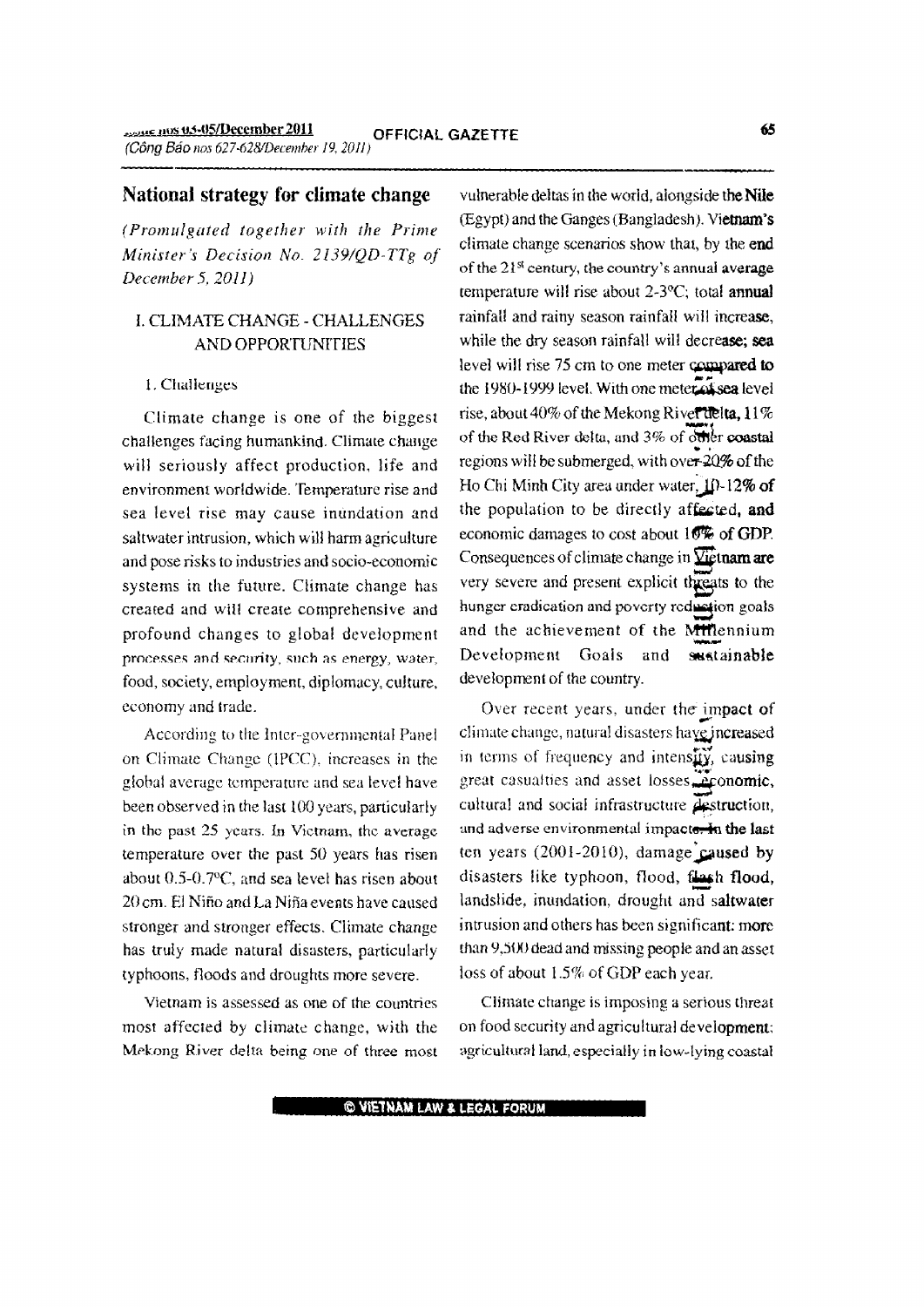plains, the Red River and Mekong River deltas, will considerably shrink due to increased salinity caused by sea level rise; crop growth, productivity and growmg seasons will be altered, risks of crop pest infection will be higher; time for tropical crops to adapt will be lengthened and for sub-tropical crops will be reduced: eattle and poultry reproduction and  $\text{growth}$  will be affected, while their disease and epidemic risks will be increased.

Under climate change impacts, water resource: will be at risk of decrease due to increasing drought in some areas and seasons, directly **attentionally** agriculture and water supply in rural and urban areas, and hydropower genera-<br>tion. Changes in rainfall patterns can result in severe flood in the rainy season and exacerbated drought in the dry season, inducing more conflict in water **Si**fource exploitation and use.

Aiming to become a modernity-orientated industrill country by 2020, Vietnam will strongly facrease energy production and consumption activities, especially in industry, transportation and urban development, which will result in higher emissions of greenhouse gases (OHG). This will go against the global trend, which demands every country, developed or developing, to reduce GHG emission to protect the earth's climate system. In the meantime, renewable and new energies are lowcarbon, but capital-intensive and expensive.

On a global scale, GHG emission reduction policies are gradually taking shape, which may create new trading barriers. Without suitable national policies that conform and harmonize with those of the world, developing countries like Vietnam cannot overcome these barriers due to limited financial resources and lack of technologies to manufacture goods eligible to enter the low-carbon market.

Public awareness about climate change remains limited and one-sided, with too much attention paid to the adverse impacts of climate change and too little to changing ways of life and production and consumption patterns toward low-carbon and green growth.

These challenges demand Vietnam to make greater efforts in policies and measures to raise climate change response awareness and capacity in parallel with economic development to enhance its economic competitiveness and international status.

### 2. Opportunities

At present, the prevailing development model of developing countries is to rely on exploiting natural resources and taking advantage of cheap labor, causing environmental pollution, which in turn results in unsustainable development. Climate change creates opportunities for us to change development thinking and find models and methods of sustainable low-carbon growth.

Since Vietnam has become a middle-income country. international support for the country's development in general will gradually decrease and cooperation will be carried out on a mutual benefit basis. Climate change will open doors to promoting global multilateral and bilateral cooperation, through which developing countries like Vietnam can gain access to new financial assistance and technology transfer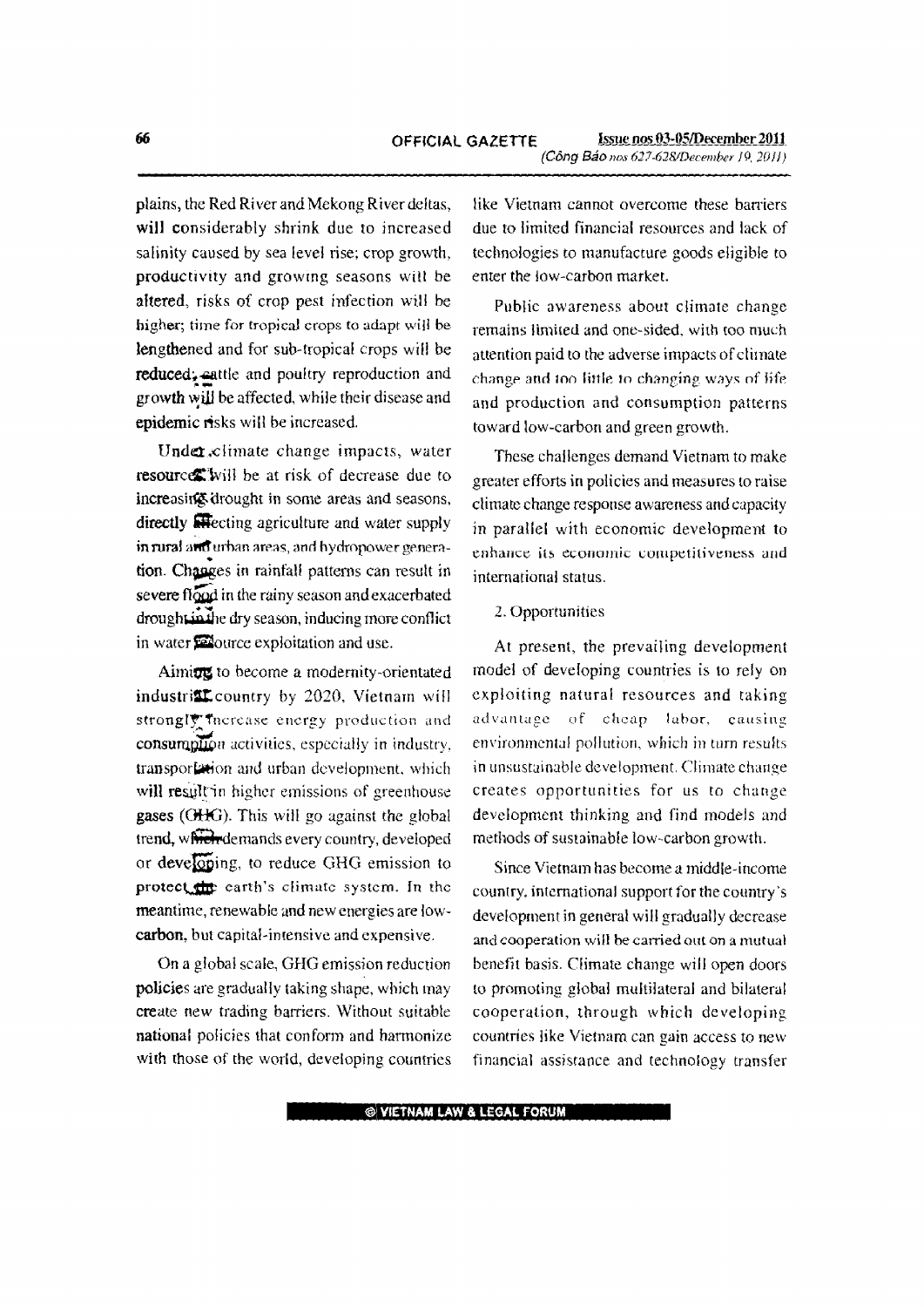mechanisms from developed countries.

Promoting cooperation and integration with other countries and international organizations through the course of implementing the United Nations Framework Convention on Climate Change (UNFCCC) will enhance Vietnam's role and status in the region and the world.

Clearly aware of the serious impacts of climate change on the country's sustainable development, the Government of Vietnam early joined and ratified the UNFCCC and Kyoto Protocol, while directing the completion of its legal documents to create a legal framework for disaster prevention, control and mitigation and climate change response. In December 2008, the national target program to respond to climate change was approved, marking an important effort of the Government supported by intemational donors to respond to climate change in Vietnam With the due attention of the Party and the Government, initial results of climate change response efforts have been acknowledged internationally. For effective climate change response and sustainable national development, a national climate change strategy with a centurylong vision to form a basis for other strategies and master plans and plans is essential to our country in the current context.

## II. STRATEGIC VIEWPOINTS

- Climate change is the most serious challenge to the whole humankind, which deeply affects and comprehensively changes the social life worldwide. As one of the most vulnerable countries, Vietnam considers climate change response a vital issue.

- Vietnam's climate change response must be associated with sustainable development toward a low-carbon economy, making use of opportunities to change development thinking and increase national competitiveness and might.

- Climate change adaptation and GHG emission reduction must be carried out simultaneously for effective climate change response, with adaptation as a focus in the initial phase.

- Responding to climate change is the responsibility of the whole system; to enhance the management role of the State, increase the dynamism, creativity and responsibility of the business sector, and bring into the  $f$ *ullest* play the involvement and monitoring<sub>iby</sub> sociopolitical organizations, professional associations and communities; to promote internal resources while effectively taking advantage of international cooperation mechanisms- ,,'

- Solutions to responding to clintate change *,r* must be systematic, synchronous, multidisciplinary. inter-regional, focused, appropriate to each period and compliant with international regulations, based on scientific  $\ddot{z}$  cunds in combination with traditional experience and local knowledge; taking into account socialcconomic benefits and climate change risks and uncertainties.

- The strategy has a trans century vision and is the foundation for other strategies.

### III. STRATEGIC OBJECTIVES

### 1. Overall objectives

To bring into play national capacity; carry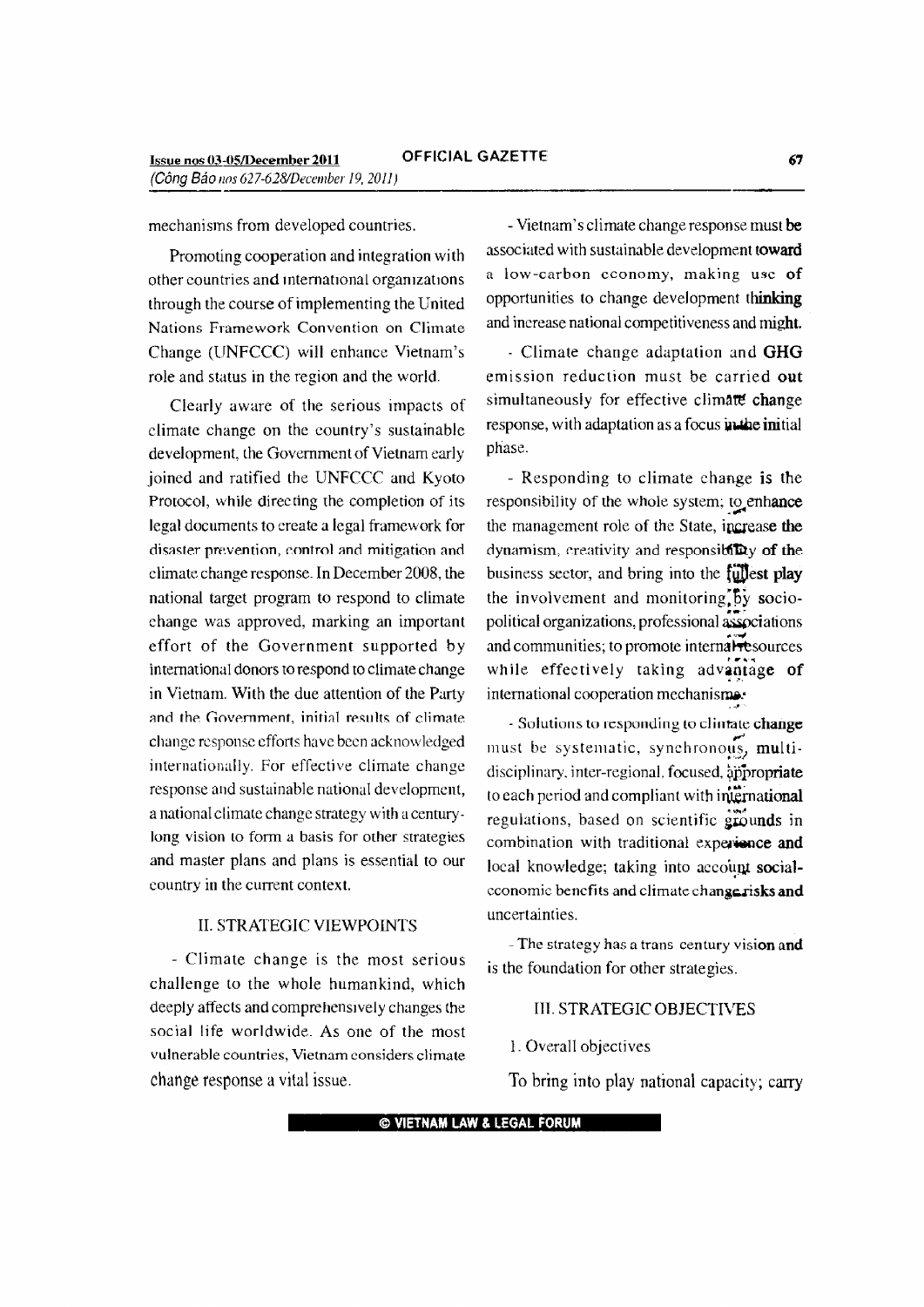out simultaneously measures of climate change adaptation and GHG emission reduction to assure safety for people and properties for the sustainable development goals.

To strengthen human and natural system resilience to climate change, develop a lowcarbon economy to protect and enhance quality of life, ensure national security and sustainable development in the context of global climate change, and actively join the international community to protect the earth's climate system.

## 2. Specific objectives

- To assure food security, energy security, water source security, hunger eradication and poverty feduction, gender equality, social security, community health, improve living standards and protect natural resources in the context a climate change.

 $-A$  low-carbon economy and green growth will become a primary trend in sustainable development; GHG emission reduction and absorprability increase will gradually become a mandatory indicator in socio-economic development.

- Tu-se climate change awareness, responsibility and response capacity of stakehologers; to develop scientific and technological potential and human resource quality; to perfect institutions and policies, and develop and effectively use financial resources, contributing to enhancing the economic competitiveness and status of Vietnam; to take advantage of climate change opportunities for socio-economic development; to develop and widely multiply climate system-friendly ways of life and consumption patterns.

- To actively join international communities in responding to climate change; to increase Vietnam's international cooperation for effective climate change response.

### **IV. STRATEGIC TASKS**

1. Proactive disaster response and climate monitoring

a/ Early warning

- To develop and operate an effective climate change and sea level rise monitoring network to serve flood, disaster risk and climate mapping corresponding to climate change and sea level rise scenarios, in association with the GIS and remote sensing network to serve central and local policy making activities. By 2015, to complete the establishment of the climate change and sea level rise monitoring system;

- To modernize the hydrometeorological observation network and forecasting technology to guarantee the forecast and early warning of weather and climate extremes. By 2020, to have a hydrometeorological observation network with a station density equivalent to that of developed countries and over 90% of automatic stations; to strengthen the telemetric system to ensure continuous monitoring of weather, climate and water resource developments to provide sufficient data for hydrometeorological forecasting by advanced methods and other demands. To increase the typhoon and cold front forecasting range up to three days with accuracy on par with the level of advanced Asian countries to mitigate human and asset losses due

© VIETNAM LAW & LEGAL FORUM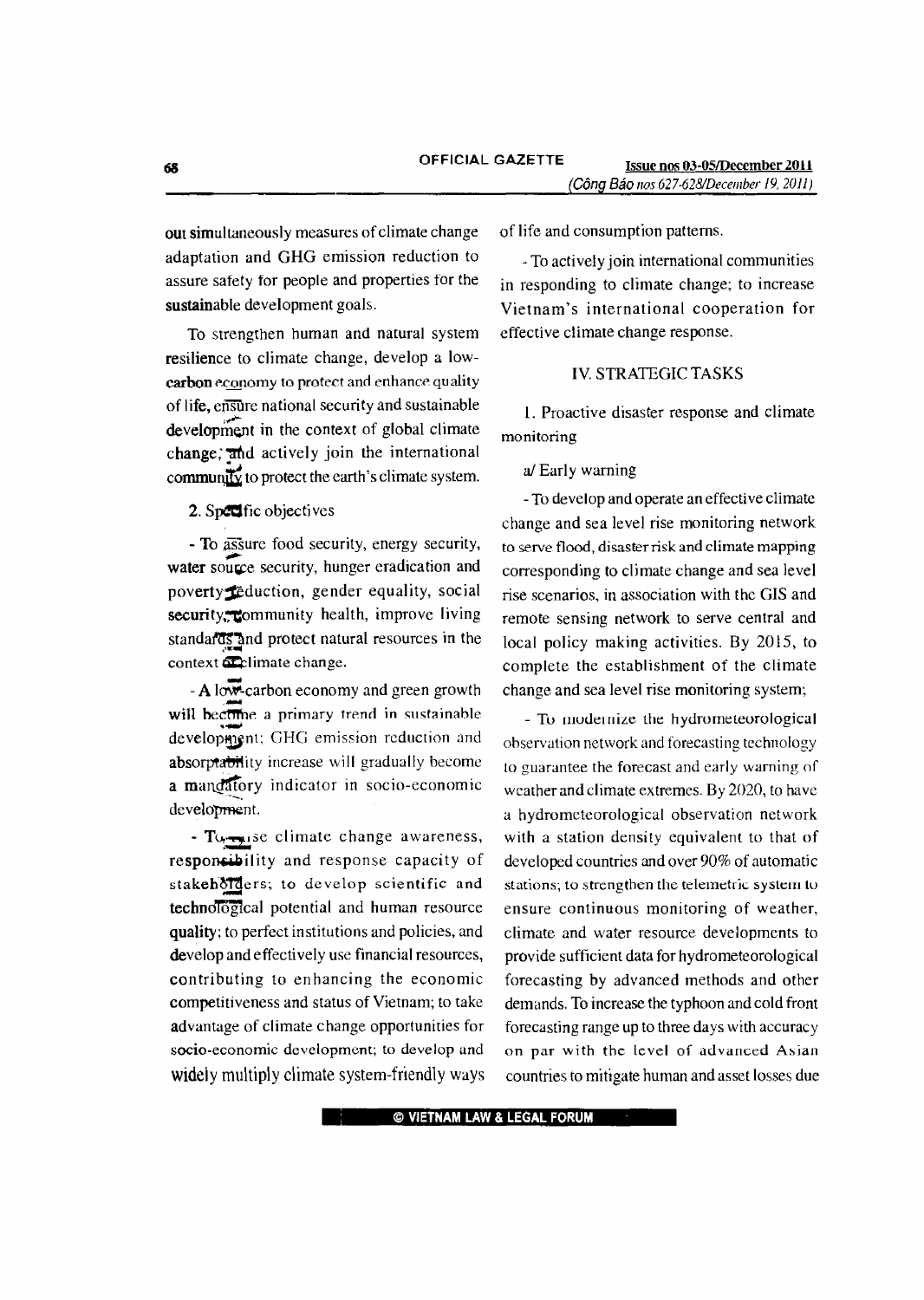to climate extremes. By 2050, to have a hydrometeorological observation and forecasting and climate extreme warning system of advanced international level;

- To expand and strengthen the hydrometeorological observation and monitoring system with the broad involvement of domestic and foreign organizations and individuals on the basis of uniform management of hydrometeorological expertise and data.

b/ Reduction of damage due to disaster risks

- Tv review and formulate development master plans and construction regulations in disaster-prone areas, taking into account increasing disaster incidents due to climate change; to reinforce and build key and imperative disaster prevention and control structures;

- To promote the "4 on-the-spots" practice at the same time with strengthening and building capacity for professional search and rescue teams, which wiII be the core in the close coordination and collaboration between search and rescue forces for proactive response in case of emergencies;

- To study and implement specific measures for effective prevention and control of disasters, flash flood and landslide in mountainous areas, with long-term effective maintenance and operation;

- To enhance forest quality, plant forests, cover barren land with trees, and assure the efficient use of forests of all types to retain and enhance forest functions against natural disasters, desertification, erosion and soil degradation; to further protect, manage and develop mangroves and wetland ecosystems; by 2020, to increase forest coverage to 45%.

2. Food and water resource security assurance

a/ Food security

- To maintain reasonable and sustainable agricultural land areas in each region and locality to ensure food security in the-context of climate change;

vestock المسلمة - To study and adjust crop and structures to suit the changing climate, sea-level rise and regional or local ecological characteristics, and take advantage of opportunities for sustainable agricultural development;

- To research, develop and apply.**bestechno**logy and advanced production processes toward a modem agriculture adaptive to climate change;

- To develop and perfect a pest **alle** disease control system for crops and livestock in the context of climate change. By 2020, to basically complete the system, with further improvements in subsequent periods;

- To formulate mechanisms and **policies to** strengthen the insurance and risk-sharing system in agriculture.

*bl* Water resource secunty

- To build a database on water resource development and use in relation to climate change, and further investigate, study, evaluate, forecast and observe water quality and volume in water resource exploitation and use;

- To promote i nternational cooperation in research, evaluation and control of water quality and volume and trans-boundary water benefit sharing;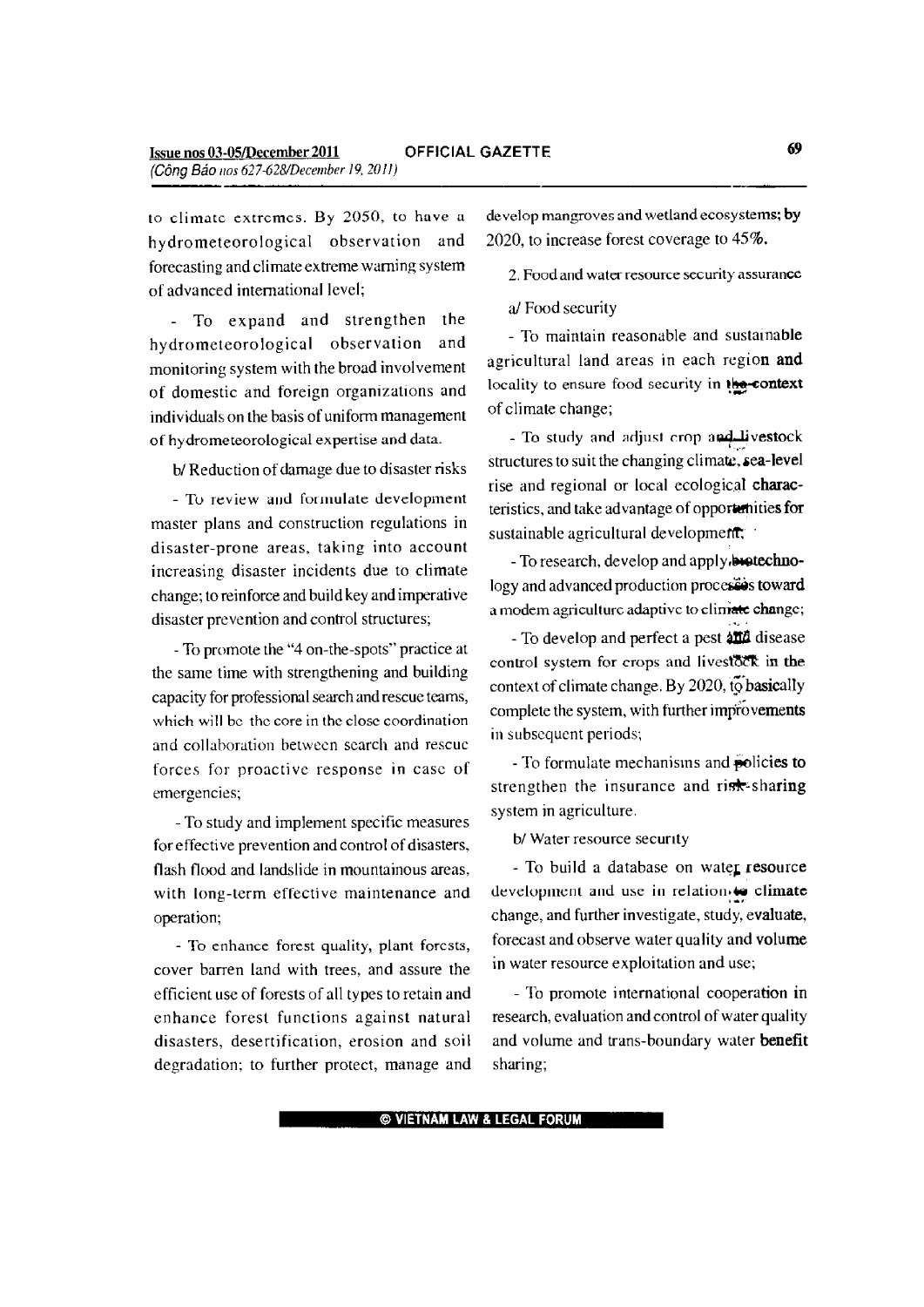- To formulate integrated water resource master plans in regions and major river basins, including: Bang Giang· Ky Cung, Red. Ma-Ca, Central Central Vietnam, Southern Central Vietnam, Sesan - Srepok, Dong Nai - Sai Gon and Mekong;

- To establish and complete norms and regulations on efficient, integrated, multipurpose exploitation and use of water resources adaptive  $\tilde{\mathfrak{g}}$  climate change and sea level rise;

- To renovate, upgrade, reinforce and construct in rigation works, hydropower plants and river and coastal dyke systems to effectively respond<sup>†</sup> <sup>to</sup> floods, droughts, sea level rise and saltwater intrusion in the context of climate change;

- To **fulprove** the integrated management procedures and strengthen facilities for scientific<sup>2</sup>xploitation, protection and use of water resolutives in the context of climate change by 2050;

- To build water resource management capachy, to further plan and carry out synchrohous measures for sustainable development of national water resources in the context, of climate change, which will be basically completed by 2020 and further improver in the subsequent periods.

3. Suitable proactive response to sea level rise in vulnerable areas

- To research, evaluate and predict impacts of and vulnerability to sea level rise in different sectors, areas and communities;

- To formulate socio-economic development master plans in response to climate change, especially increase in flood, inundation, saltwater intrusion, drought, land loss and environmental degradation. for key and highly sensitive regions and areas, including the Mekong River delta, Red River delta, central coast, and marine biodiversity reserves;

- To protect and develop island areas to respond to climate change, especially sea level rise;

-To develop infrastructure facilities and zone off residential areas to respond to climate change; to consolidate and improve important sea and river dyke sections for minimum protection against typhoons of scale 9 and tidal frequency of 5%; to prevent saltwater intrusion in the most affected areas; to protect major cities and urban centers, residential areas and industrial parks from inundation; to attach importance to developing large-scale multipurpose structures, water reservoirs, buffer zones and green belts;

- To review, adjust and develop appropriate livelihoods and production processes in the context of climate change and sea level rise.

4. Protection and sustainable development of forests, increase of GHG absoption and biodiversity conservation

- To accelerate the progress of forestation and reforestation projects, encourage enterprises to invest in economic forestation. By 2020, to establish, manage, protect, and sustainably develop and use 16.24 million hectares of planned forest land; to increase forest coverage to 45%; to sustainably and effectively manage 8.132 million hectares of production forest 5.842million hectares of protection forest and

**EXTERNAM LAW & LEGAL FORUM**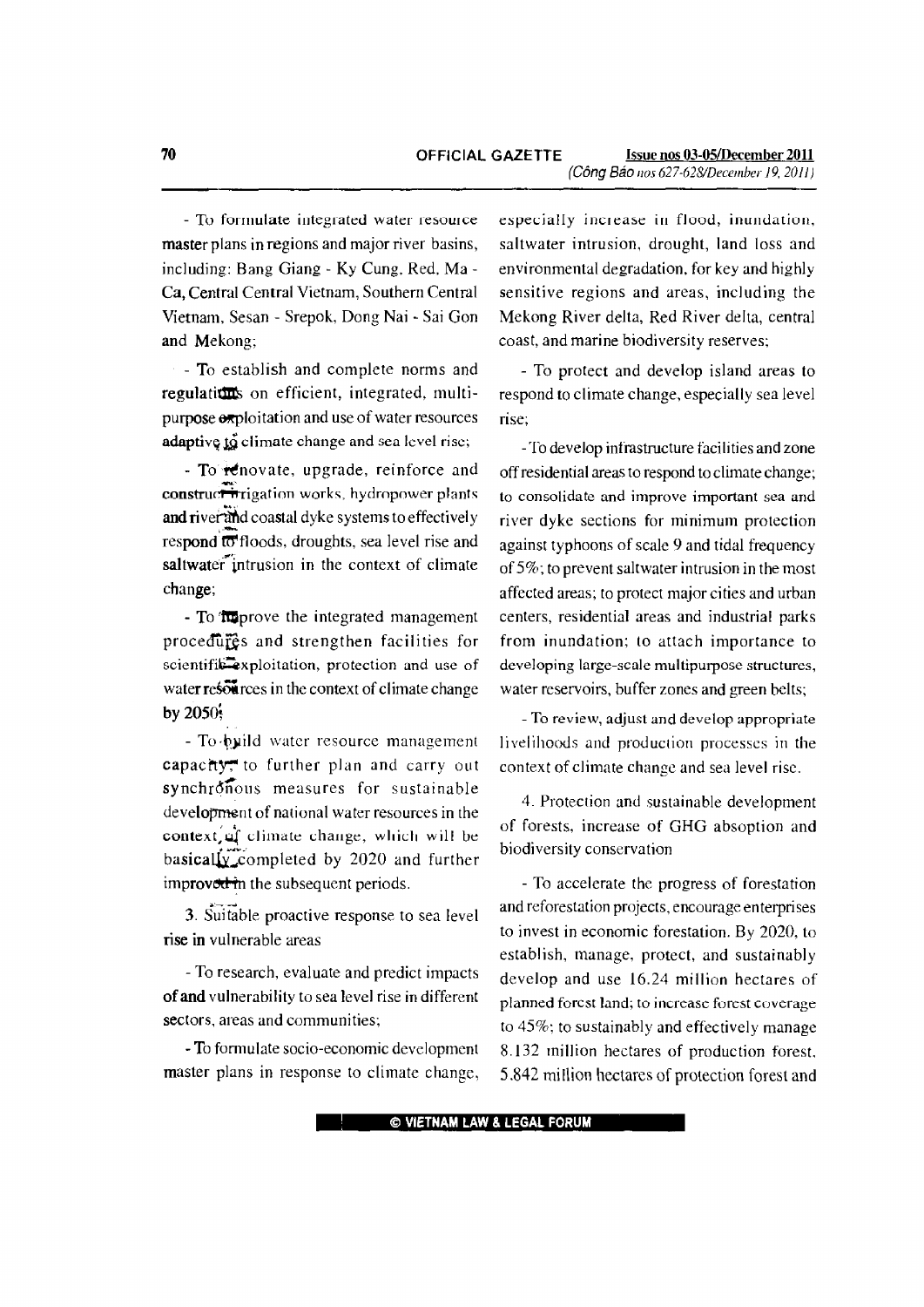2.271 million hectares of special-use forest;

- To conserve biodiversity, attach importance to protecting and developing ecosystems, varieties and species resilient to climate change; to protect and conserve the gene pools and varieties and species endangered by climate change;

- To develop and implement GHG emission reduction programs through efforts to restrict deforestation and forest degradation, sustainably manage forests and retain and increase the carbon absorptability of forests in combination with maintaining and diversifying local livelihoods adaptive to climate change;

- To develop and implement programs on protection and sustainable management of existing natural, protection, special-use and production forest areas;

- To build and apply models of green urban and residential areas;

- To develop and widely implement policies to involve all social and economic entities in the conservation and sustainable development of forests and natural ecosystems to effectively respond to climate change and increase the carbon absorptability of forests and ecosystems;

- To build capacity and increase effectiveness of the evaluation, forecast, prevention and fight and monitoring and emergency response to forest fires.

5. GHG emission reduction to protect the earth's climate system

*al* Development of new and reuewable energies

- To review the planning of and rationally develop multipurpose hydropower; by 2020, total capacity of hydropower plants will reach 20,000-22,000 MW;

- To step up research and development of technologies to generate renewable and new energies, including wind, solar, tide, geothermal, bio and cosmic energies; to formulate and widely implement policies to involve various social and economic entities in the promotion of renewable energy use;

- To assure national energy security in the direction of coordinated development of all energy sources; to increase the share of new and renewable energies to about 5% of the total commercial primary energies by 2020 and about 11% by 2050.

*b*/ Energy conservation and efficiency

- To restructure the economy ftoward reducing energy-intensive industries: to increase incentives for industries with low energy consumption;

- To develop and implement policies to support, encourage and motivate energy efficiency in all economic sectors, especially transportation, urban development, industry and agriculture; to review and gradually aliminate low-efficiency, energy-intensive and GHG emission technologies. By 2015, to complete the review and formulate an elimination Zadmap;

- To research, develop and apply energyefficient, fossil fuel-free and low-emission technologies, equipment and products, especially in transportation, urban development, industry and agriculture;

- To study and develop an appropriate energy pricing system for energy conservation and

© **VIETNAM LAW & LEGAL FORUM**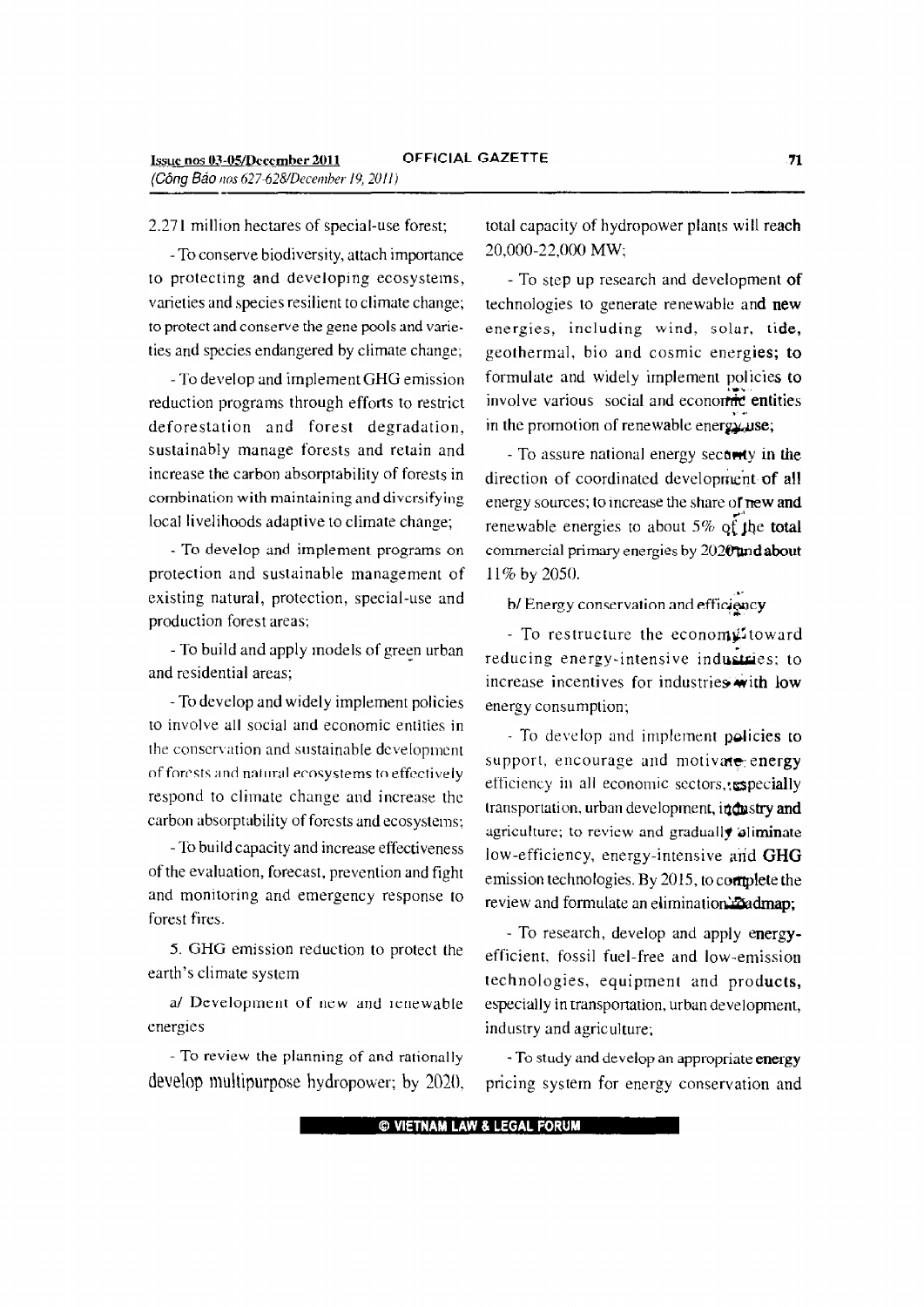efficiency and encourage development of new and renewable energies. By 2015, to introduce a new energy pricing system;

- To apply advanced technologies to increasing electricity generation efficiency and reduce GHG emission in all new thermal power plants; to establish small-scale electricity generation systems using methane recovered from land fills and other sources; to recover gas and mussive describe heat from manufacturing factories to produce power, and burn sofill waste to produce electricity;

- Togncrease energy efficiency and conservation; to monitor the energy consumption of energy-intensive industries; to apply energy efficiently standards and labeling systems for  $\overline{p}$  products.<sup>7</sup>

Industrial production and construction:

- To **Cu**dy and apply new low-GHG emission technologies to industrial production; to strongly replace fossil fuels by other low-earbon emission fuels; to extensively apply cleaner production; by 2020, to have  $90\%$  of industrial facilities using cleaner production technologies and reducing consumption of energy, fuel and  $\text{material}$   $\sum$ 

- To further research and apply high technotologies in the key industries; by  $2020$ , to raise the production value of industries using high technologies, ensuring added value to reach  $42-45\%$  of the total industrial production value; to promote renovation toward high technologies; by 2020, to have 20% of new high technologies and equipment. By 2050, to increase the production value of industries using high technologies to over 80%;

- To develop and enforce standards and technical regulations and equipment of energy efficiency in material production and construction works.

Transportation:

- To plan the transportation system and raise its quality up to international standards; to develop urban public transportation, and control the increase of private vehicles. By 2020, the transport system will basically meet diverse societal needs. By 2050, to complete the modernization of the domestic transportation network as well as international transportation routes;

- To use low-GHS emission fuels for transportation, to accelerate the switch to use of compressed natural gas and liquefied gas in buses and taxis to reach the target of 20% of buses and taxis by 2020, and 80% by 2050;

- To develop and implement policies and mechanisms to encourage the use of energysaving transportation modes and gradually eliminate high-energy consumption vehicles.

# c/ Agriculture

To alter agricultural practices, use water, fertilizers and feeds appropriately, manage and treat waste from animal raising, develop the usc of biogas as a fuel, restrict and eventually eliminate obsolete high-energy-consumption agricultural machines. To step up green and lowemission agric ultural production, ensuring sustainable development and national food security and contributing to hunger eradication and poverty reduction. After every 10 years, to reduce 20% of GHG emissions, while securing

, © VIETNAM LAW & LEGAL FORUM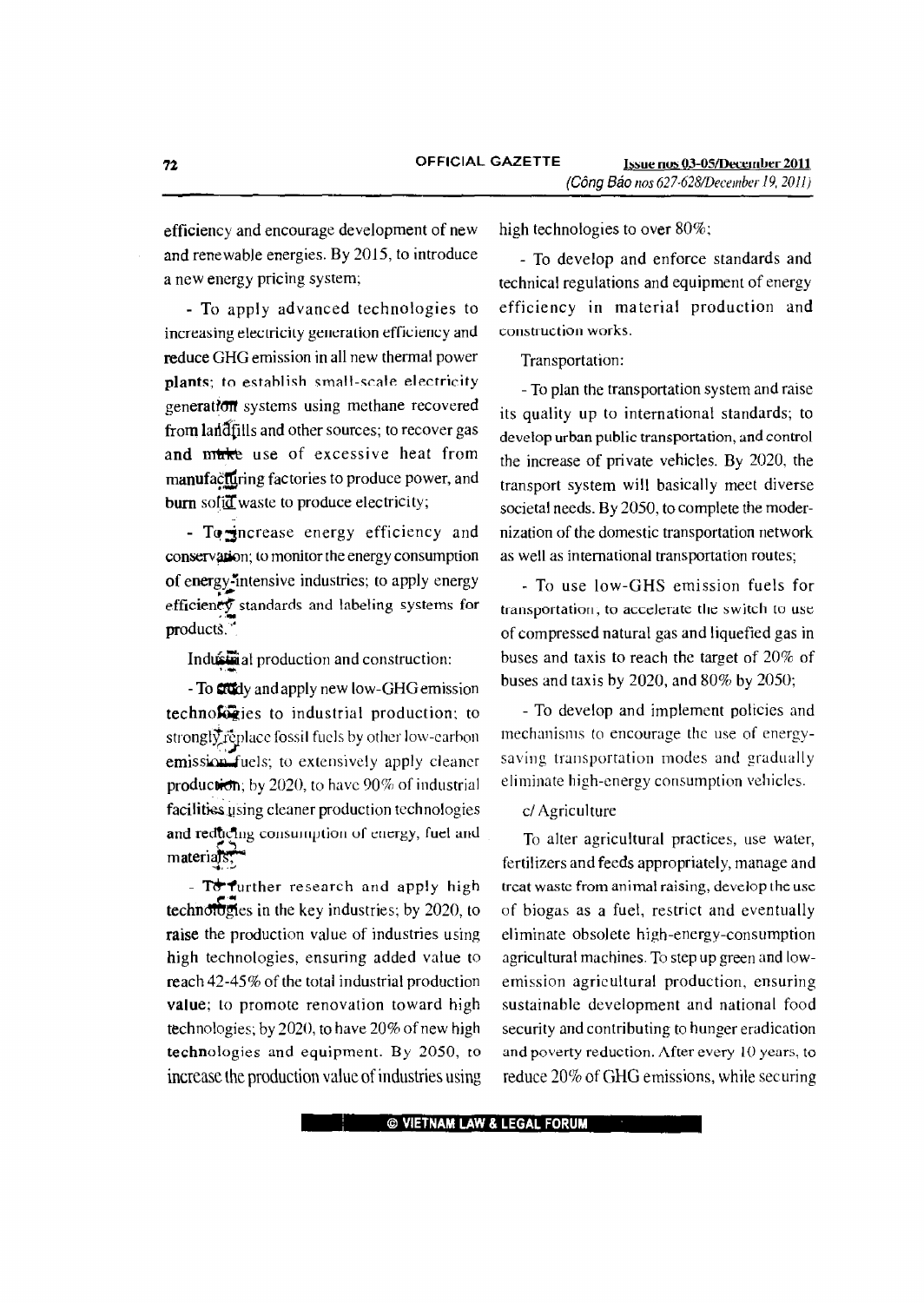the sector's growth at 20% and lowering the poverty rate by 20%;

d/ Waste management

- To formulate solid waste management master plans, build management capacity, reduce waste and reuse and recycle waste to reduce GHG emissions;

- To promote research and application of advanced waste treatment technologies; to apply modern waste treatment technologies in urban centers and rural areas; to build capacity of management, treatment and recycling of industrial and household wastewater; by 2020, 90% of urban household solid waste will he collected and treated, of which 85% will be recycled, reused and recovered for energy generation,

6. Increasing the decisive role of the State in climate change response

a/ Adjusting, and integrating climate change issues into, strategies, master plans and plans

- To review and adjust socio-economic development strategies, master plans and plans of ministries, sectors and localities on the scientific and economic efficiency basis, taking into account risks and uncertainties of climate change and sea level rise. By 2015 to promulgate the adjusted socio-economic development strategies, master plans and plans ot ministries, sectors and localities;

- To integrate climate change issues into regional and local socio-economic development master plans and plans; to amend, supplement and complete the set of standards and technical regulations for work and infrastructure designs based on climate change scenarios. To take stepby-step actions to complete the stable estahlishment of sustainable economic zones resilient to climate change by 2030.

b/ Improving and strengthening institutions

- To establish the National Climate Change Committee (NCCP), which functions as an advisory body to assist the Prime  $\overrightarrow{minister}$  in studying and proposing strategic directions and solutions; mobilizing, coordinating and monitoring resources to implement climate change response strategies and programs;

- To study and formulate synchronous policies, mechanisms and laws 66 climate change which are suitable for each  $dE$ . **Explopment** period of the country, in line with the global policies and treaties on climate change to which Vietnam is a contracting party;

- To increase the engagement of the whole political system in the inter-disciplinary direction and coordination to resportd to climate change; to improve the effect and effectiveness of the central and local management of climate change issues;

- To study to perfect the functions, tasks, organizational structure and human resources for effectively climate change response and international integration;

- To develop and operate the monitoring, reporting and evaluation system in national and international GHG emission reduction activ ities;

- To develop synchronous mechanisms and policies to encourage and engage enterprises and scientists into climate change adaptation

@VIETNAM LAW & LEGAL FORUM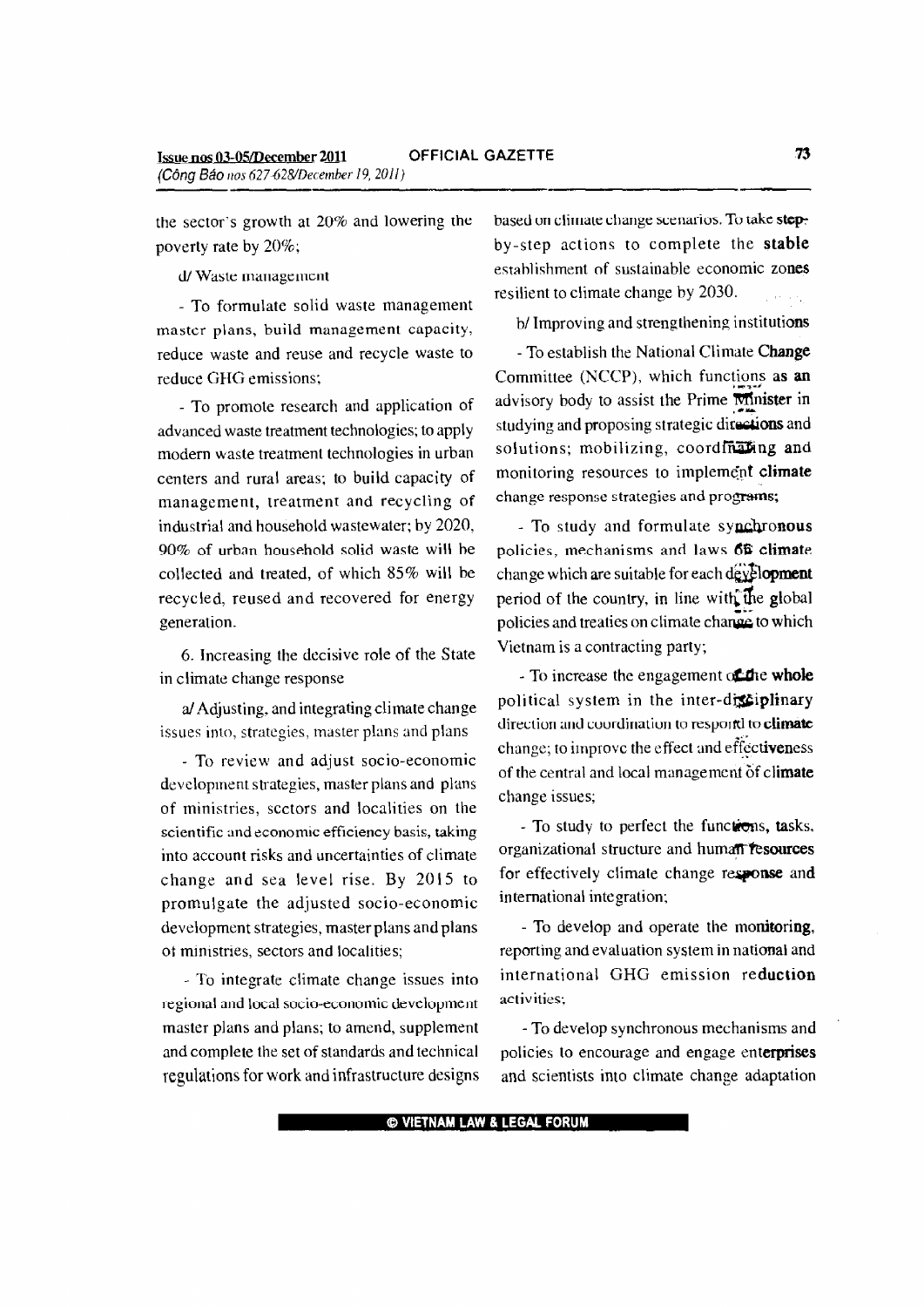and GHG emission reduction activities;

- To establish mechanisms to support communities and encourage non-governmental organizations to participate in climate change adaptation and GHG emission activities.

7. Building of communities to effectively respond to climate change

a/Communities responding to climate change

- To build community capacity and increase community involvement in climate change response activities, to attach importance to local response experience and the role of local authorities and grassroots mass organizations;

- To develop and diversify regional and local livelihoeds for supporting climate change adaptation suitable to different levels of vulnerability;

- To pilot and promote community models with low-carbon livelihoods; to encourage change of behaviors and ways of life to be climate-strength for GHG emission reduction;

- To promote the use of local knowledge in responding to climate change, especially in developing new low-carbon livelihoods.

b/ Improving the community healthcare system to effectively respond to climate change

- Torenovate, upgrade and build infrastructure facilities, modernize equipment and build human resource capacity for the health sector from the central to local levels and strengthen control of epidemics and new discases to raise quality of healthcare services in the context of climate change. To ensure that everyone will have access to basic healthcare services by 2020

and to adequate healthcare by 2030;

- To develop and implement the system of community healthcare policies in the context of climate change, ensure the access to healthcare services of vulnerable groups: women, children, the elderly, the poor, ethnic minority people...

c/Raising awareness, intensifying education and training

- To raise awareness and responsibilities of cadres, civil servants and public employees and other members of the society regarding climate change issues;

- To develop suitable approaches to accessing and using climate change information for different members of the society; to diversify forms of disseminating information on the impacts, risks and opportunities of climate change, especially among people and in key areas:

- To introduce basic climate change knowledge into educational programs and levels; to develop and adopt policies to train quality human resources in the fields relevant to climate change adaptation and GHG emission reduction;

- To raise awareness and responsibilities of individuals and responsibilities of communities in the prevention and overcoming of disaster consequences; to build up climate-friendly ways of life and consumption patterns for all community members; to encourage and widely multiply good exemplary practices in climate change response.

8. Development of advanced sciences and technologies for climate change response

© VIETNAM LAW & LEGAL FORUM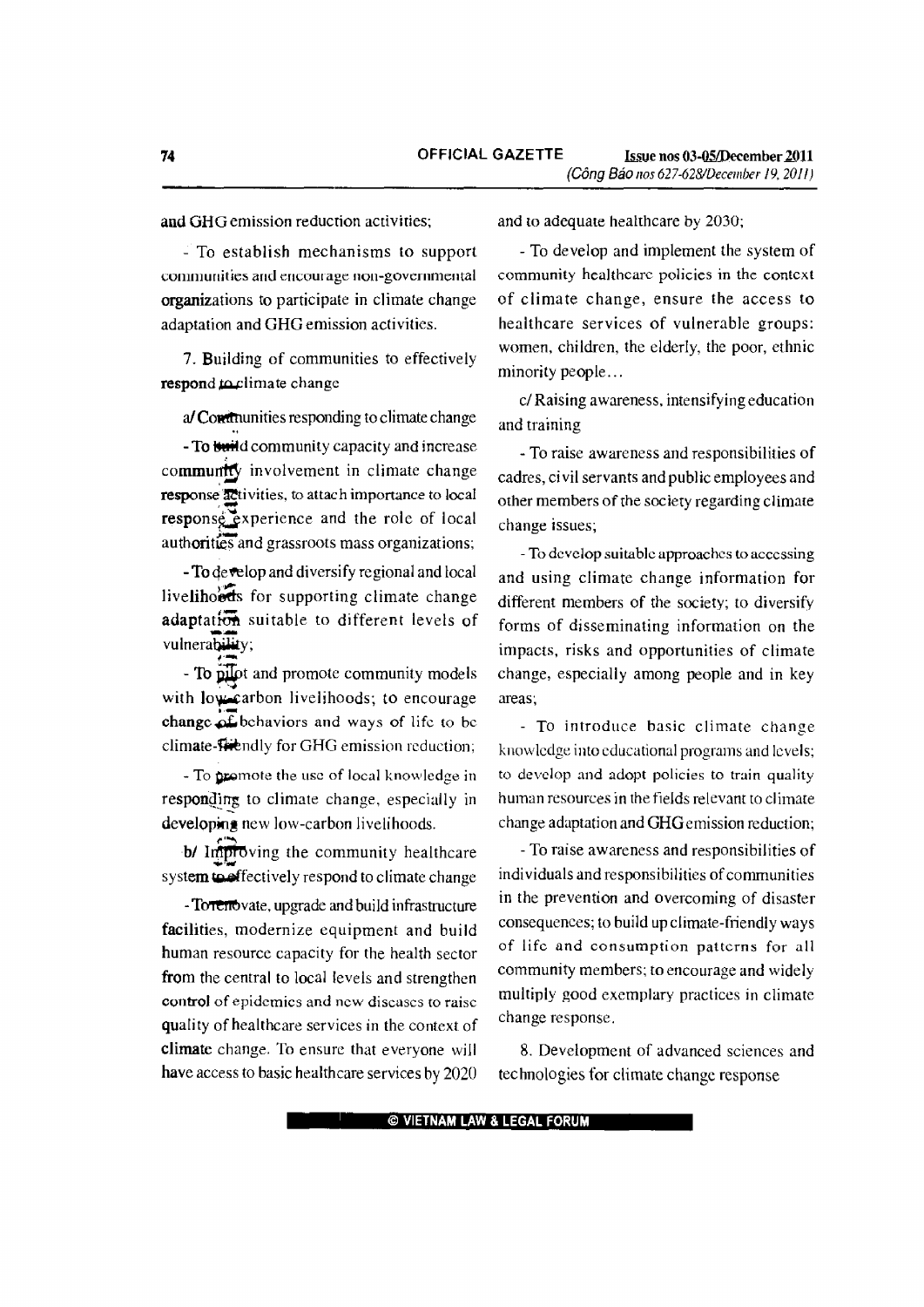- To develop sciences of management, evaluation, monitoring and forecast of climate change impacts on socio-economic development, healthcare, production and consumption;

- To increase survey and basic scientific research and application of technologies adaptive to climate change and GHG emission reduction;

- To step up research and encourage technology transfer and effective application of scientific achievements and modern technologies, new fuels and materials in GHGemission reduction and climate change adaptation, increase the competitiveness of key economic sectors and industries toward developing a lowcarbon and green-growth economy.

9. Promotion of international cooperation and integration to enhance the country's status in eli male change issues

- To strengthen cooperation with other countries and international organizations in the implementation of the UNFCCC and relevant treaties; to make active, proactive and creative contributions to the elaboration of multilateral and bilateral agreements and treaties on climate change;

- To review and supplement the legal system, policies and mechanisms to conform with international laws, agreements and treaties on climate change to which Vietnam is a contracting party;

- To increase foreign-service information on climate change, focus on cooperation in monitoring and sharing information on transboundary issues to ensure mutual benefits of countries.

10. Diversification of financial resources and effective concentrated investment

- To increase investment from the state budget and further mobilize international financial support; to study, develop and apply financial mechanisms and institutions that are in line with international climate change policies to mobilize and use effectively bilateral and multilateral financial sources for active response to climate change impactor

- To actively participate in intetnational programs on GHG emission reduction.to make use of the financial and technological assistance and capacity building support to carry out GHG emission reduction programs;

- To increase the management and coordination in using domestic and infernational financial resources for climate changeresponse in a focused and effective manner, prioritizing urgent and non-delayable projects;

- To encourage and mobilize domestic and foreign organizations, individuals and enterprises to provide financial assistance to and make financial investment in climate change response.

# V. ORGANIZATION OF . IMPLEMENTATION

### 1. Strategy implementation phases

In the context of increasing climate change impacts on our country and more and more complex international climate negotiations, the strategy implementation will be divided into the following periods:

*- From now to 2012:* Imperative, nondelayable adaptation activities must be carried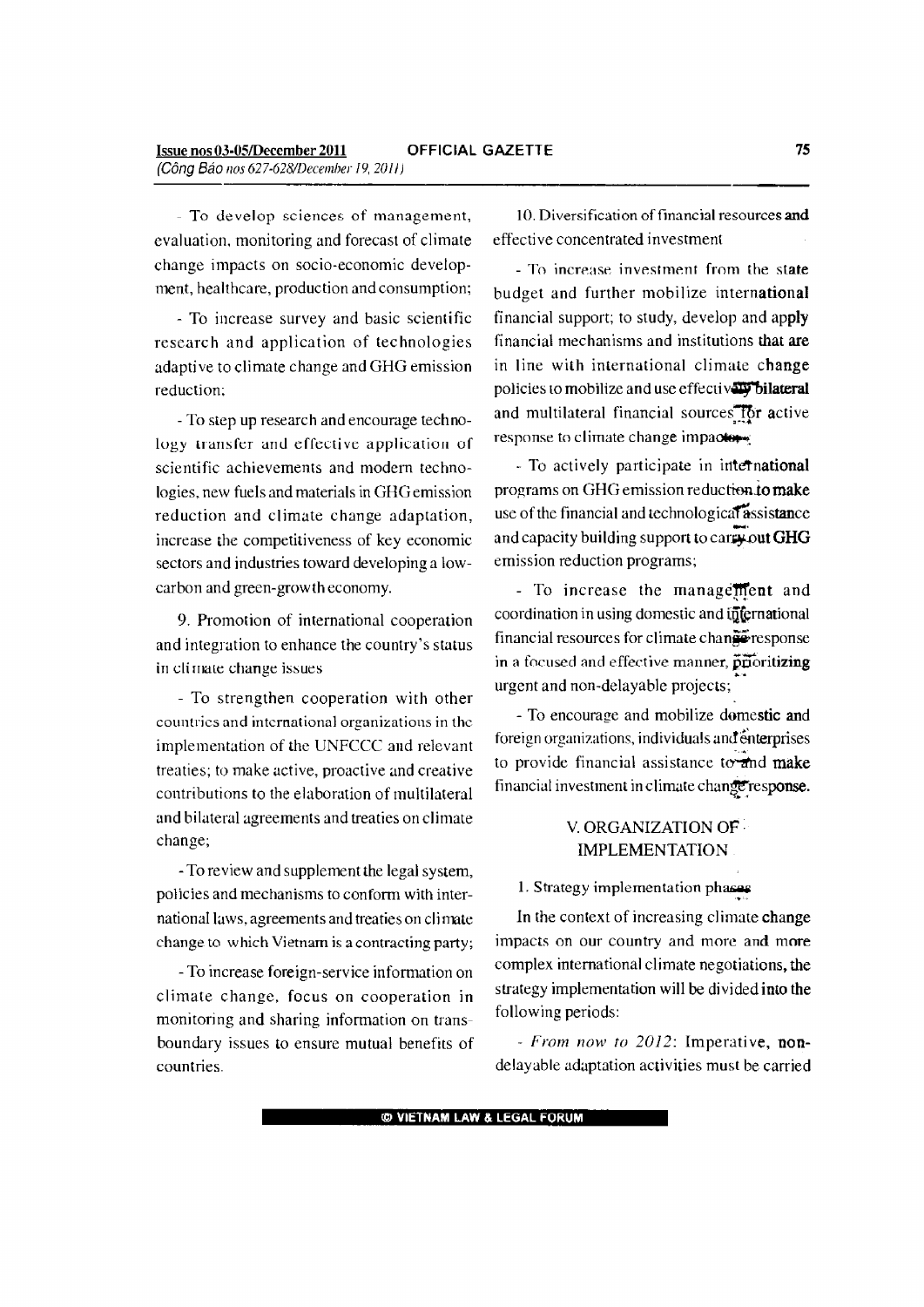out. While the process of international negotiations on GHG emission reduction and financial assistance mechanisms among different groups of countries in the world remains complicated, in this period, emphasis should be put on capacity building, science and technology, review, adjustment and supplementation of even growth, climate change adaptation and GHG emission reduction mechanisms, policies and strategies in line with the international situation, which will be clearer after 2012;

- 2017. 2025: Aiming to be a modernityoriented midustrial country, it is projected that after  $202\overline{5}$ . Vietnam must pay special attention to GHG emission reduction to protect the earth's climate system. Climate change adaptation and **Amission** reduction must be GHG simultaneously carried out in association with national exio-economic development actives;

- 2026  $\ddot{\sim}$  2050: With Vietnam being a modern and industrial country, GHG emission reduction will become a criterion of socio-economic development processes. The strategic tasks will be reviewed, adjusted and supplemented with new development orientations to build and strengthen a low-carbon economy highly resilient and adaptive to climate change impacts.

# 2. Priority programs for 2011-2015

Based on the strategy's viewpoints, principles, vision, objectives and its implementation phases, the Government has determined the following priority programs and projects for review, development and implementation:

a/The national target program to respond to climate change, development of an extended

### plan for 2016-2025,

b/The national scientific and technological program on climate change;

c/ The project to modernize forecasting technology and the hydrometeorological observation network by 2020;

d/ The water resources management and climate change adaptation programs for the Mekong River and Red River deltas;

e/ The project on GHG emission inventory and reduction and management of GHG emission reduction activities;

f/ The climate change response program in major cities of Vietnam;

g/ The sea and river dyke upgradation and renovation program under climate change and sea level rise conditions;

h/ The public healthcare system improvement program under climate change and sea level rise conditions,

i/The socio-economic development program in inhabited islands to effectively respond to climate change and sea level rise;

j/The program to pilot and widely multiply model communities to effectively respond to climate change.

3. Responsibilities of ministries, sectors, localities and related agencies

a/ The Ministry of Natural Resources and Environment

To act as the standing office of the National Climate Change Committee (NCCP): assume the prime responsibility for, and coordinate with